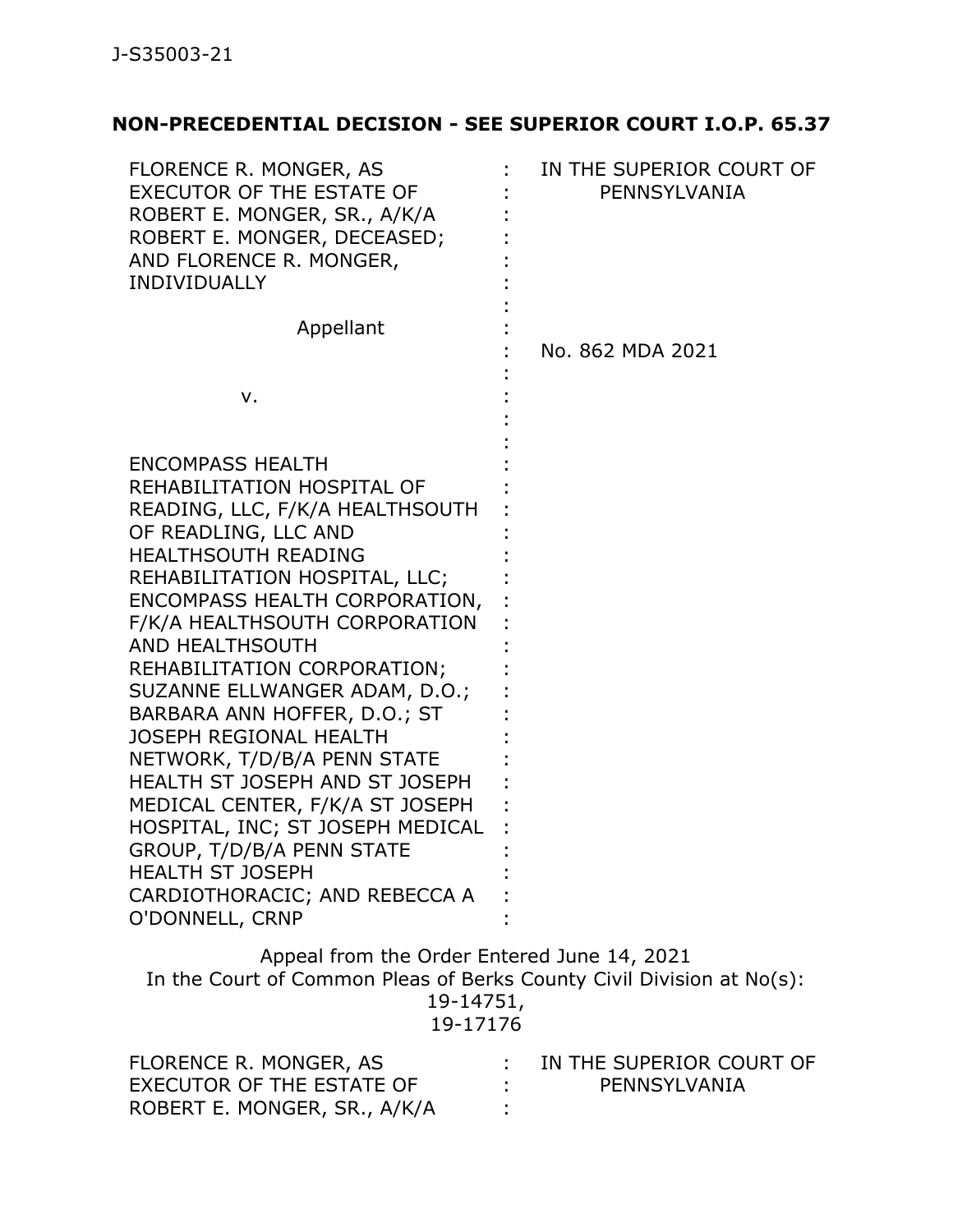| ROBERT E. MONGER, DECEASED;<br>AND FLORENCE R. MONGER,<br><b>INDIVIDUALLY</b>                                                                                                                                                                                                                                                                                                                                                                                                                                                                                                                                                                      |                  |
|----------------------------------------------------------------------------------------------------------------------------------------------------------------------------------------------------------------------------------------------------------------------------------------------------------------------------------------------------------------------------------------------------------------------------------------------------------------------------------------------------------------------------------------------------------------------------------------------------------------------------------------------------|------------------|
| Appellant                                                                                                                                                                                                                                                                                                                                                                                                                                                                                                                                                                                                                                          | No. 863 MDA 2021 |
| ν.                                                                                                                                                                                                                                                                                                                                                                                                                                                                                                                                                                                                                                                 |                  |
| <b>ENCOMPASS HEALTH</b><br>REHABILITATION HOSPITAL OF<br>READING, LLC, F/K/A HEALTHSOUTH<br>OF READLING, LLC AND<br>HEALTHSOUTH READING<br>REHABILITATION HOSPITAL, LLC;<br>ENCOMPASS HEALTH CORPORATION,<br>F/K/A HEALTHSOUTH CORPORATION<br>AND HEALTHSOUTH<br>REHABILITATION CORPORATION;<br>SUZANNE ELLWANGER ADAM, D.O.;<br>BARBARA ANN HOFFER, D.O.; ST<br><b>JOSEPH REGIONAL HEALTH</b><br>NETWORK, T/D/B/A PENN STATE<br>HEALTH ST JOSEPH AND ST JOSEPH<br>MEDICAL CENTER, F/K/A ST JOSEPH<br>HOSPITAL, INC; ST JOSEPH MEDICAL<br>GROUP, T/D/B/A PENN STATE<br><b>HEALTH ST JOSEPH</b><br>CARDIOTHORACIC; AND REBECCA A<br>O'DONNELL, CRNP |                  |
| Appeal from the Order Entered June 8, 2021<br>In the Court of Common Pleas of Berks County Civil Division at No(s):                                                                                                                                                                                                                                                                                                                                                                                                                                                                                                                                |                  |

19-14751,

| n<br>- | 717 | c<br>n |
|--------|-----|--------|
|        |     |        |

| IN THE SUPERIOR COURT OF |
|--------------------------|
| PENNSYLVANIA             |
|                          |
|                          |
|                          |
|                          |
|                          |
|                          |
|                          |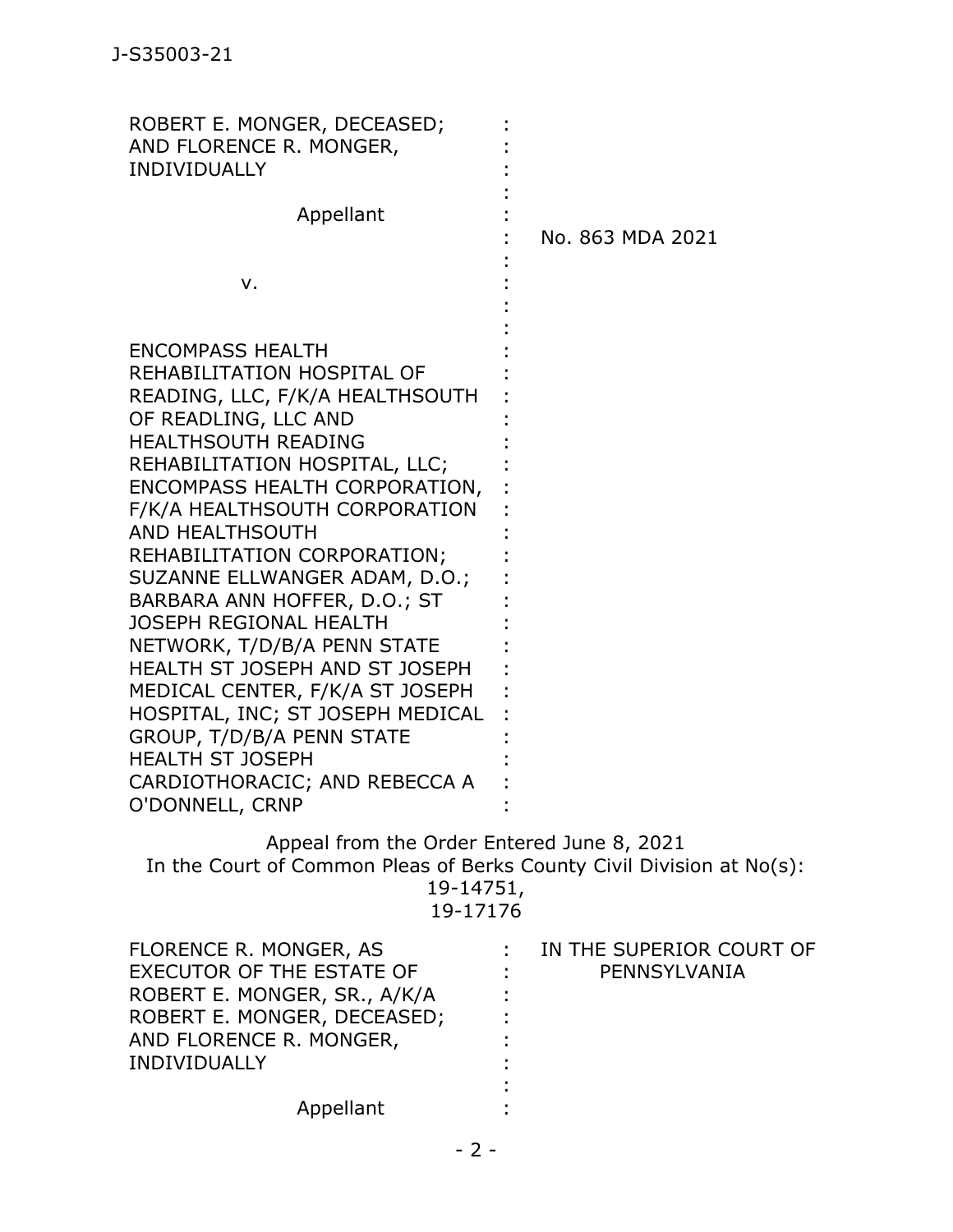v. ENCOMPASS HEALTH REHABILITATION HOSPITAL OF READING, LLC, F/K/A HEALTHSOUTH OF READLING, LLC AND HEALTHSOUTH READING REHABILITATION HOSPITAL, LLC; ENCOMPASS HEALTH CORPORATION, F/K/A HEALTHSOUTH CORPORATION AND HEALTHSOUTH REHABILITATION CORPORATION; SUZANNE ELLWANGER ADAM, D.O.; BARBARA ANN HOFFER, D.O.; ST JOSEPH REGIONAL HEALTH NETWORK, T/D/B/A PENN STATE HEALTH ST JOSEPH AND ST JOSEPH MEDICAL CENTER, F/K/A ST JOSEPH HOSPITAL, INC; ST JOSEPH MEDICAL GROUP, T/D/B/A PENN STATE HEALTH ST JOSEPH CARDIOTHORACIC; AND REBECCA A O'DONNELL, CRNP : : : : : : : : : : : : : : : : : : : : : : : : : : No. 864 MDA 2021

Appeal from the Order Entered June 14, 2021 In the Court of Common Pleas of Berks County Civil Division at No(s): 19-14751, 19-17176

| <b>FLORENCE R. MONGER, AS</b> | IN THE SUPERIOR COURT OF |
|-------------------------------|--------------------------|
| EXECUTOR OF THE ESTATE OF     | PENNSYLVANIA             |
| ROBERT E. MONGER, SR., A/K/A  |                          |
| ROBERT E. MONGER, DECEASED;   |                          |
| AND FLORENCE R. MONGER,       |                          |
| INDIVIDUALLY                  |                          |
|                               |                          |
| Appellant                     |                          |
|                               | No. 865 MDA 2021         |
|                               |                          |
| v.                            |                          |
|                               |                          |
|                               |                          |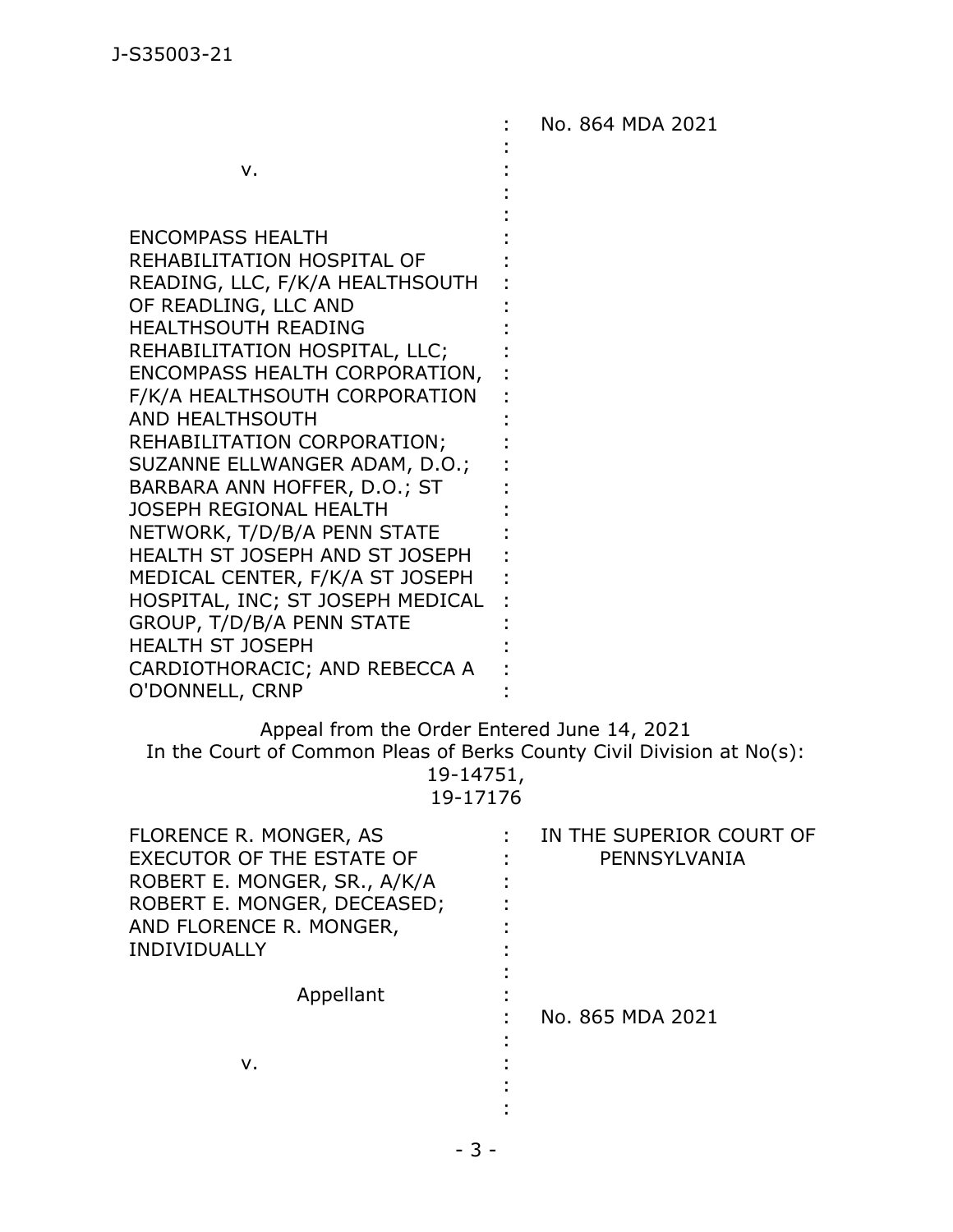ENCOMPASS HEALTH REHABILITATION HOSPITAL OF READING, LLC, F/K/A HEALTHSOUTH OF READING, LLC AND HEALTHSOUTH READING REHABILITATION HOSPITAL, LLC; ENCOMPASS HEALTH CORPORATION, F/K/A HEALTHSOUTH CORPORATION AND HEALTHSOUTH REHABILITATION CORPORATION; SUZANNE ELLWANGER ADAM, D.O.; BARBARA ANN HOFFER, D.O.; ST JOSEPH REGIONAL HEALTH NETWORK, T/D/B/A PENN STATE HEALTH ST JOSEPH AND ST JOSEPH MEDICAL CENTER, F/K/A ST JOSEPH HOSPITAL, INC.; ST JOSEPH MEDICAL GROUP, T/D/B/A PENN STATE HEALTH ST. JOSEPH CARDIOTHORACIC; AND REBECCA A. O'DONNELL, CRNP

Appeal from the Order Entered June 8, 2021 In the Court of Common Pleas of Berks County Civil Division at No(s): 19-14751, 19-17176

: : : : : : : : : : : : : : : : : : : : :

BEFORE: OLSON, J., KUNSELMAN, J., and PELLEGRINI, J.\* MEMORANDUM BY OLSON, J.: **FILED FEBRUARY 10, 2022**

Appellant, Florence R. Monger, in her individual capacity and as executor of the estate of Robert E. Monger, Sr., a.k.a., Robert E. Monger, deceased, appeals from four orders entered on June 8, 2021, denying her motions to open judgments of *non pros* entered in favor of Encompass Health Rehabilitation Hospital of Reading, LLC, St. Joseph Health Network, Suzanne

\_\_\_\_\_\_\_\_\_\_\_\_\_\_\_\_\_\_\_\_\_\_\_\_\_\_\_\_\_\_\_\_\_\_\_\_\_\_\_\_\_\_\_\_

<sup>\*</sup> Retired Senior Judge assigned to the Superior Court.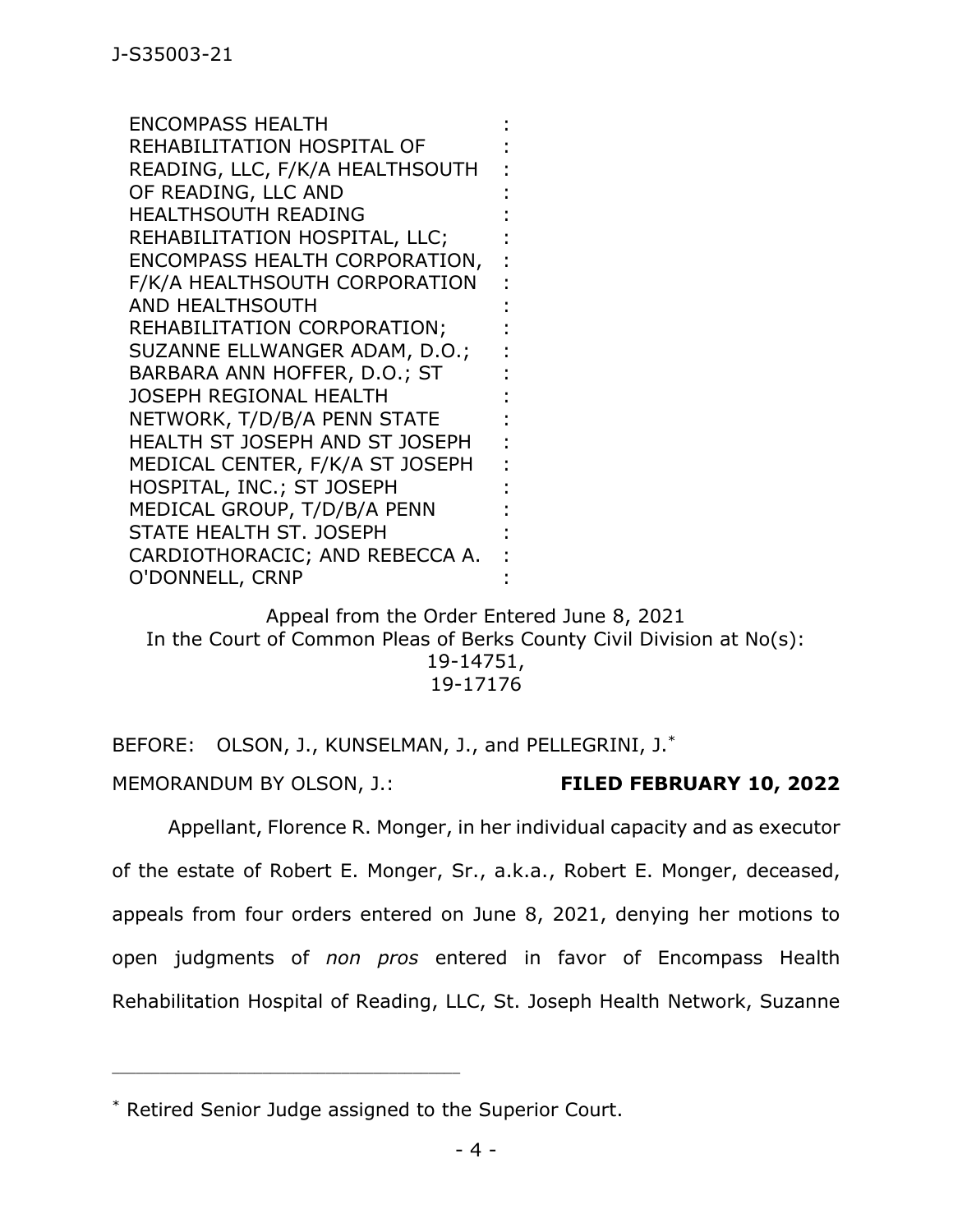Ellwanger Adam, D.O., and Barbara Ann Hopper, D.O. (hereinafter Appellees). We affirm.

We briefly summarize the facts and procedural history of this case as follows. On September 23, 2019, Appellant filed a complaint against the above-captioned parties asserting claims of direct and vicarious liability for professional negligence following her husband's death. On November 8, 2019, Appellant filed timely certificates of merit pursuant to Pa.R.C.P.  $1042.3.^1$  As

 $1$  Rule 1042.3 provides, in pertinent part:

\_\_\_\_\_\_\_\_\_\_\_\_\_\_\_\_\_\_\_\_\_\_\_\_\_\_\_\_\_\_\_\_\_\_\_\_\_\_\_\_\_\_\_\_

(1) an appropriate licensed professional has supplied a written statement that there exists a reasonable probability that the care, skill or knowledge exercised or exhibited in the treatment, practice or work that is the subject of the complaint, fell outside acceptable professional standards and that such conduct was a cause in bringing about the harm, or

(2) the claim that the defendant deviated from an acceptable professional standard is based solely on allegations that other licensed professionals for whom this defendant is responsible deviated from an acceptable professional standard[.]

\* \* \*

 $(b)(1)$  A separate certificate of merit shall be filed as to each licensed professional against whom a claim is asserted.

*(Footnote Continued Next Page)*

<sup>(</sup>a) In any action based upon an allegation that a licensed professional deviated from an acceptable professional standard, the attorney for the plaintiff, or the plaintiff if not represented, shall file with the complaint or within sixty days after the filing of the complaint, a certificate of merit signed by the attorney or party that either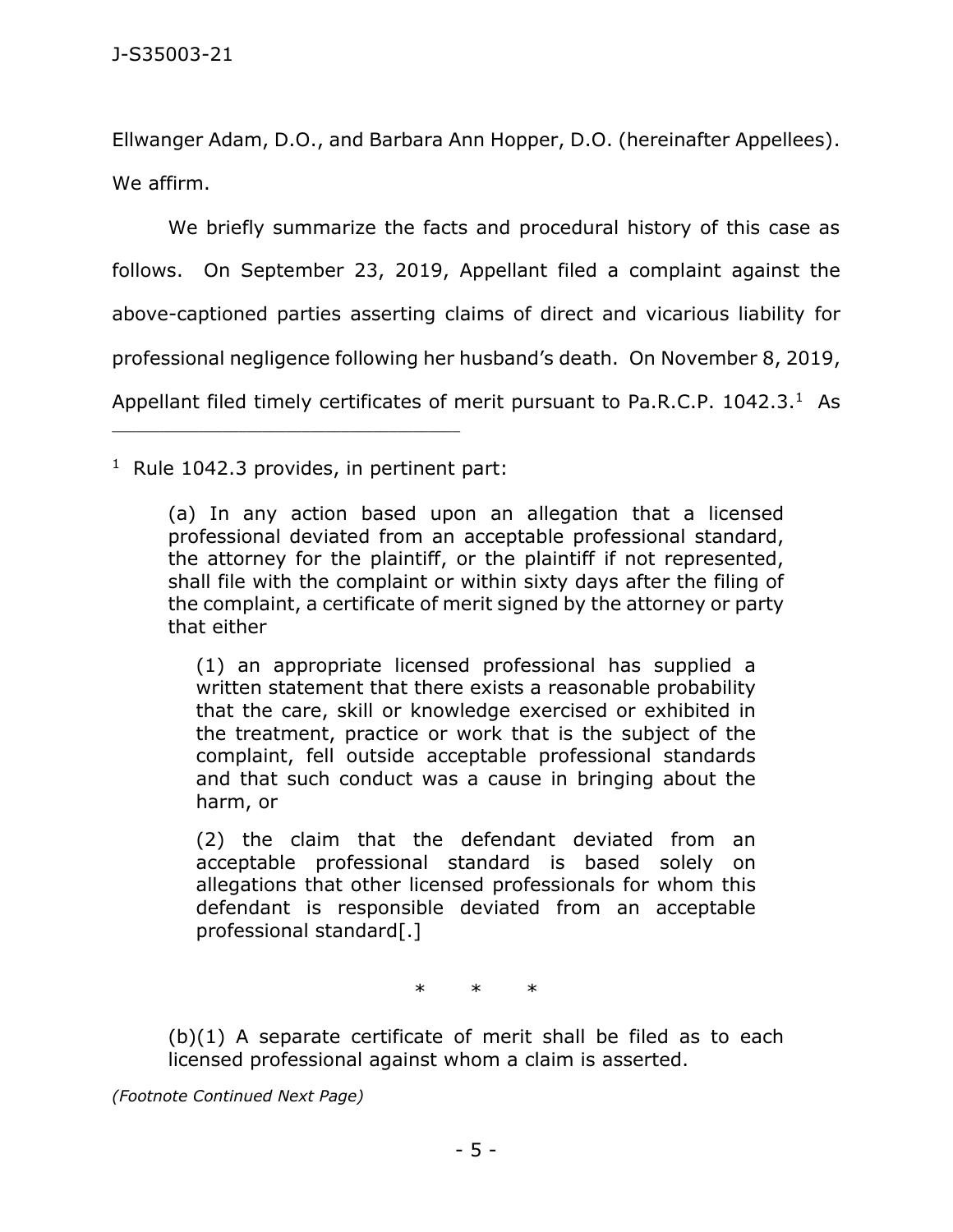Appellant acknowledges, the heading of each certificate of merit asserted that claims were raised pursuant to both paragraphs  $(a)(1)$  and  $(a)(2)$  under Rule 1042.3. *See* Appellant's Brief at 4. However, the substance of each certificate of merit completely omitted the confirmatory language required by Rule 1042.3(a)(1) and "contained only language under paragraph (a)(2) but repeated that paragraph two times." *Id.* Thus, no certificate of merit was filed to support Appellant's claims for direct liability. The certificates of merit filed only supported claims for vicarious liability. Thereafter, as the trial court recounts:

[Between November 27, 2019 and December 16, 2019, Appellees] filed petitions for judgment of *non pros* as to direct liability [alleging that Appellant filed defective certificates of merit]. [Appellant] filed responses in opposition to these petitions. [Appellant] argued exclusively that the certificates of merit against all [Appellees] were sufficient **as filed**. [Appellant] did not raise or acknowledge any errors with the filed certificates, and counsel did not request leave to file amended certificates.

The [trial] court heard argument on January 28, 2020 regarding [Appellees'] petitions for *non pros*. [At argument, Appellant] again did not acknowledge any deficiency with the certificates, offer any excuse for the deficiencies, or request leave of court to

(i) a separate certificate of merit as to each claim raised, or

(ii) a single certificate of merit stating that claims are raised under both subdivisions  $(a)(1)$  and  $(a)(2)$ .

Pa.R.C.P. 1042.3.

\_\_\_\_\_\_\_\_\_\_\_\_\_\_\_\_\_\_\_\_\_\_\_\_\_\_\_\_\_\_\_\_\_\_\_\_\_\_\_\_\_\_\_\_

<sup>(2)</sup> If a complaint raises claims under both subdivisions (a)(1) and (a)(2) against the same defendant, the attorney for the plaintiff, or the plaintiff if not represented, shall file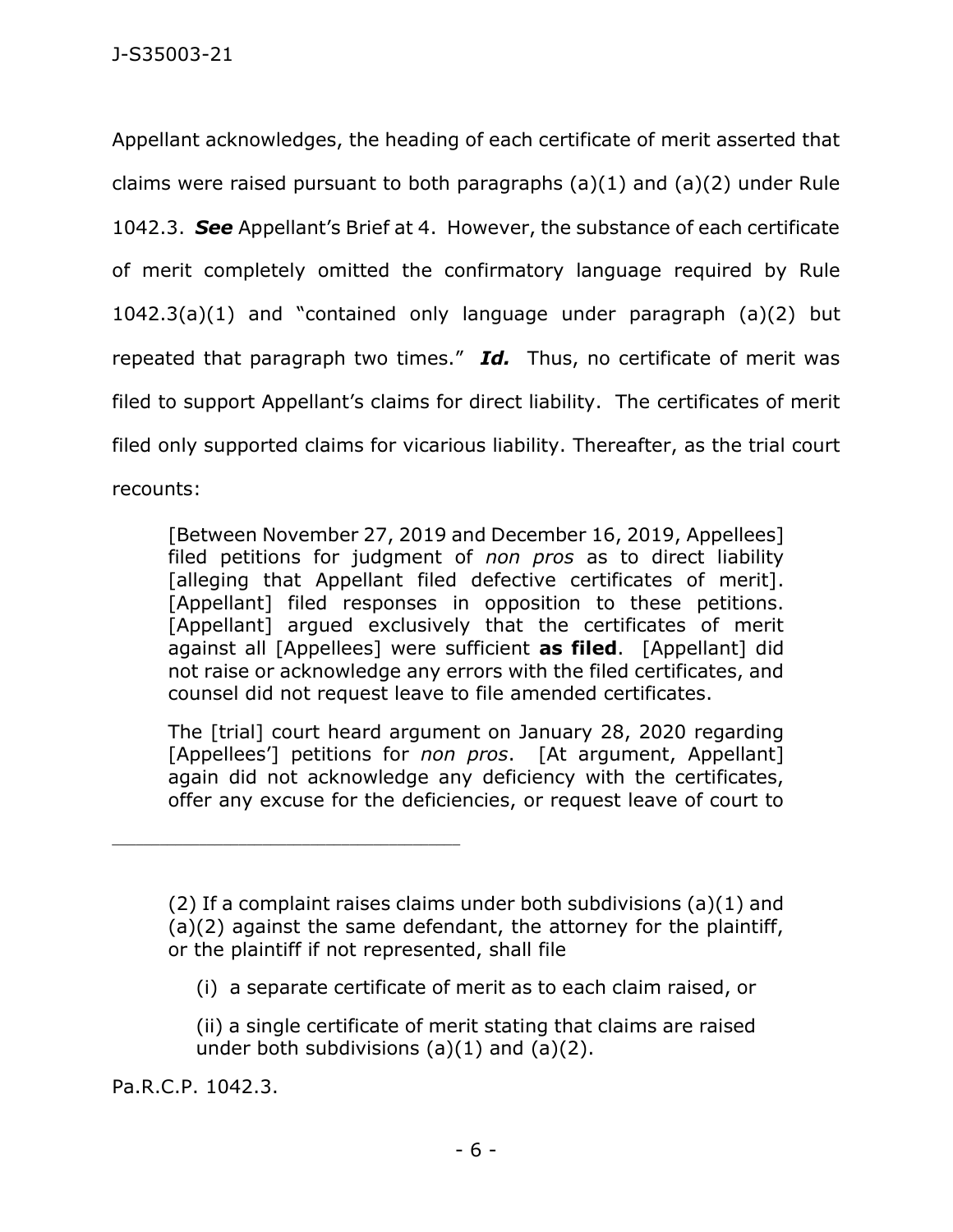file amended certificates. [The trial] court thereafter granted the petitions.

[Appellant] filed petitions to open [Appellees'] judgments of *non pros*. [Appellant] submit[ted] that the failures to include the correct verbiage to match the headings were not discovered until after the orders granting *non pros* were entered. After [] consideration of the petitions, [Appellees'] responses, briefs, [and] oral argument[, the trial] court denied [Appellant's] petitions [to open judgments of *non pros*] by order entered on June 8, 2021. Appellant appealed.<sup>2</sup>

Trial Court Opinion, 8/2/2021, at 2-3 (superfluous capitalization omitted;

emphasis added).

\_\_\_\_\_\_\_\_\_\_\_\_\_\_\_\_\_\_\_\_\_\_\_\_\_\_\_\_\_\_\_\_\_\_\_\_\_\_\_\_\_\_\_\_

On appeal, Appellant presents the following issues for our review:

- I. Whether the trial court abused its discretion and/or committed an error of law by misapplying the equitable considerations found in Pa.R.C.P. 126 and Pa.R.C.P. 3051, which address petitions to open a judgment of *non pros*, as recognized by [] *Sabo v. Worrall*, 959 A.2d 346 (Pa. Super. 2008), and its progeny[?]
- II. Whether the trial court abused its discretion and/or committed an error of law when it failed to open a judgment of *non pros* and permit the filing of an amended certificate

<sup>&</sup>lt;sup>2</sup> This matter originally began as four separate cases, but the trial court consolidated them upon stipulation of the parties. On June 23, 2021, Appellant filed timely notices of appeal and the appeal is properly before us. *See Bartolomeo v. Marshall*, 69 A.3d 610, 611 (Pa. Super. 2013), *citing* Pa.R.A.P. 311(a)(1) ("An order denying a petition to open a judgment of *nonpros*, while not disposing of all parties and all claims, is an interlocutory order immediately appealable as of right."); *see also Always Busy Consulting, LLC v. Babford & Co.*, 247 A.3d 1033, 1043-1044 (Pa. 2021) (filing a notice of appeal from a single order entered at the lead docket number for consolidated civil matters where all information necessary to adjudication of the appeal exists and involves identical parties, claims and issues does not run afoul of Pa.R.A.P. 341 or *Commonwealth v. Walker*, 185 A.3d 969 (Pa. 2018)). Appellant filed a timely concise statement of errors complained of on appeal pursuant to Pa.R.A.P. 1925(b). The trial court issued an opinion pursuant to Pa.R.A.P. 1925(a) on August 2, 2021.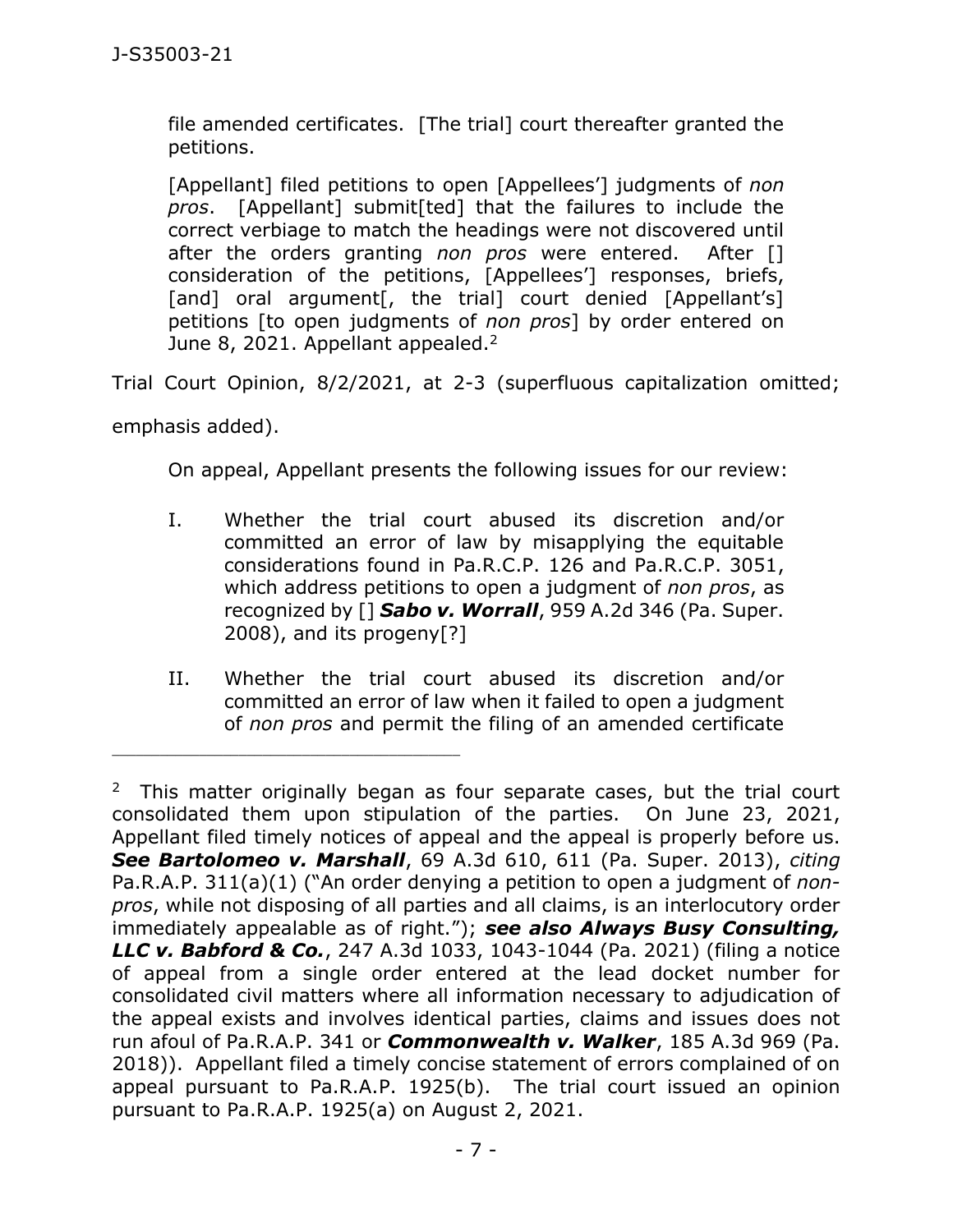of merit *nunc pro tunc* where Appellant offered a reasonable explanation for failure to file a correctly worded certificate of merit and Appellant substantially complied with the certificate of merit rule[?]

III. Whether the trial court abused its discretion and/or committed an error of law when it concluded that [Appellant] did not prove a cause of action under Pa.R.C.P.  $1042.3(a)(1)[?]$ 

Appellant's Brief at 2 (complete capitalization omitted).

Appellant's three appellate issues are interrelated and, therefore, we will

examine them together. Generally, Appellant argues that the trial court erred

by denying her petitions to open four judgments of *non pros*. Appellant

explains:

Pursuant to Pa.R.C.P. 1042.3(b)(1), a separate certificate of merit was filed [by Appellant] for each licensed professional and organization against whom claims were asserted. Pursuant to Pa.R.C.P. 1042.3(b)(2)(ii), [each] single certificate of merit stated that claims were raised in both subparagraphs  $(a)(1)$  and  $(a)(2)$ . Although ... the heading of [each] certificate of merit [stated] that claims were raised covering both paragraphs  $(a)(1)$  and  $(a)(2)$  of Pa.R.C.P. 1042.3, the verbiage [in the body of each certificate] contained only language under paragraph (a)(2) but repeated that paragraph two times. This was a clerical error wherein the first paragraph should have contained the verbiage under (a)(1) and the second paragraph should have contained the verbiage under  $(a)(2).^{[3]}$ 

\* \* \* The [trial] court concluded …. that [Appellant] failed to timely

\_\_\_\_\_\_\_\_\_\_\_\_\_\_\_\_\_\_\_\_\_\_\_\_\_\_\_\_\_\_\_\_\_\_\_\_\_\_\_\_\_\_\_\_

provide certificates of merit for any claims of direct liability under  $[Pa.R.C.P. 1042.3](a)(1)$ . The  $[trial]$  court noted that oral

 $3$  Appellant argues that the clerical error resulted when lead counsel forwarded the original, correct certificates of merit to local counsel who then retyped the certificates incorrectly for electronic filing with the trial court. Appellant's Brief at 5.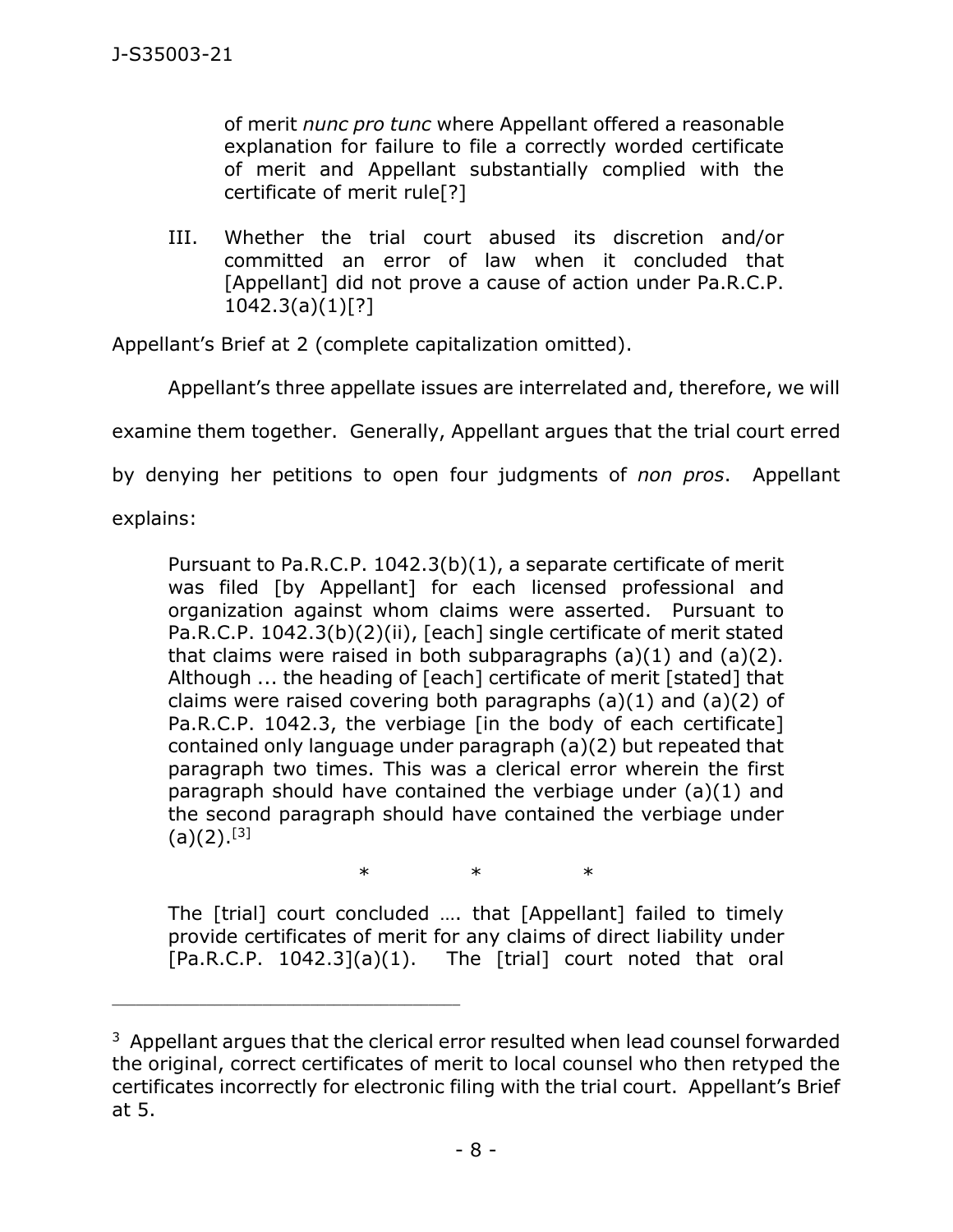argument was heard and that the error was not discovered [by Appellant] until after entry of judgment.

[In ruling on Appellant's petitions to open judgment[s of] *non pros*, the trial court] acknowledged that [Appellant] filed petitions to open promptly, but then found that [Appellant] did not reasonably explain or explain the "default" or show that facts exist which support a cause of action under [Pa.R.C.P. 1042.3](a)(1). The [trial] court went on to state that [Appellant] did not substantially comply with the procedural rule requiring a certificate of merit be filed and that [Appellant] had not reasonably explained the reasons for default. The [trial] court concluded that [Appellant's] explanation of clerical error was waived because it was not raised until after the entry of judgment and after oral argument. The [trial] court commented that [Appellant] never demonstrated she had a cause of action [pursuant to Pa.R.C.P. 1042.3](a)(1) and its decision on the *non pros* was correct because [Appellant] still has viable claims pending [on] other theories of negligence.

Id. at 4-6 (record citations and superfluous capitalization omitted). Appellant

argues that the trial court abused its discretion or erred as a matter of law when it concluded that she did not prove a cause of action for direct liability under Rule 1042.3(a)(1) because, at this preliminary stage of the proceedings, "the requirement that a plaintiff allege facts showing a meritorious cause of action is satisfied if the claim, as pleaded, and provided at trial, would entitle [her] to relief." *Id.* at 27. Finally, Appellant suggests that Pa.R.C.P. 126<sup>4</sup> "permits a court to excuse non-compliance with a

\_\_\_\_\_\_\_\_\_\_\_\_\_\_\_\_\_\_\_\_\_\_\_\_\_\_\_\_\_\_\_\_\_\_\_\_\_\_\_\_\_\_\_\_

<sup>4</sup> Rule 126 provides:

The rules shall be liberally construed to secure the just, speedy and inexpensive determination of every action or proceeding to which they are applicable. The court at every stage of any such action or proceeding may disregard any error or defect of *(Footnote Continued Next Page)*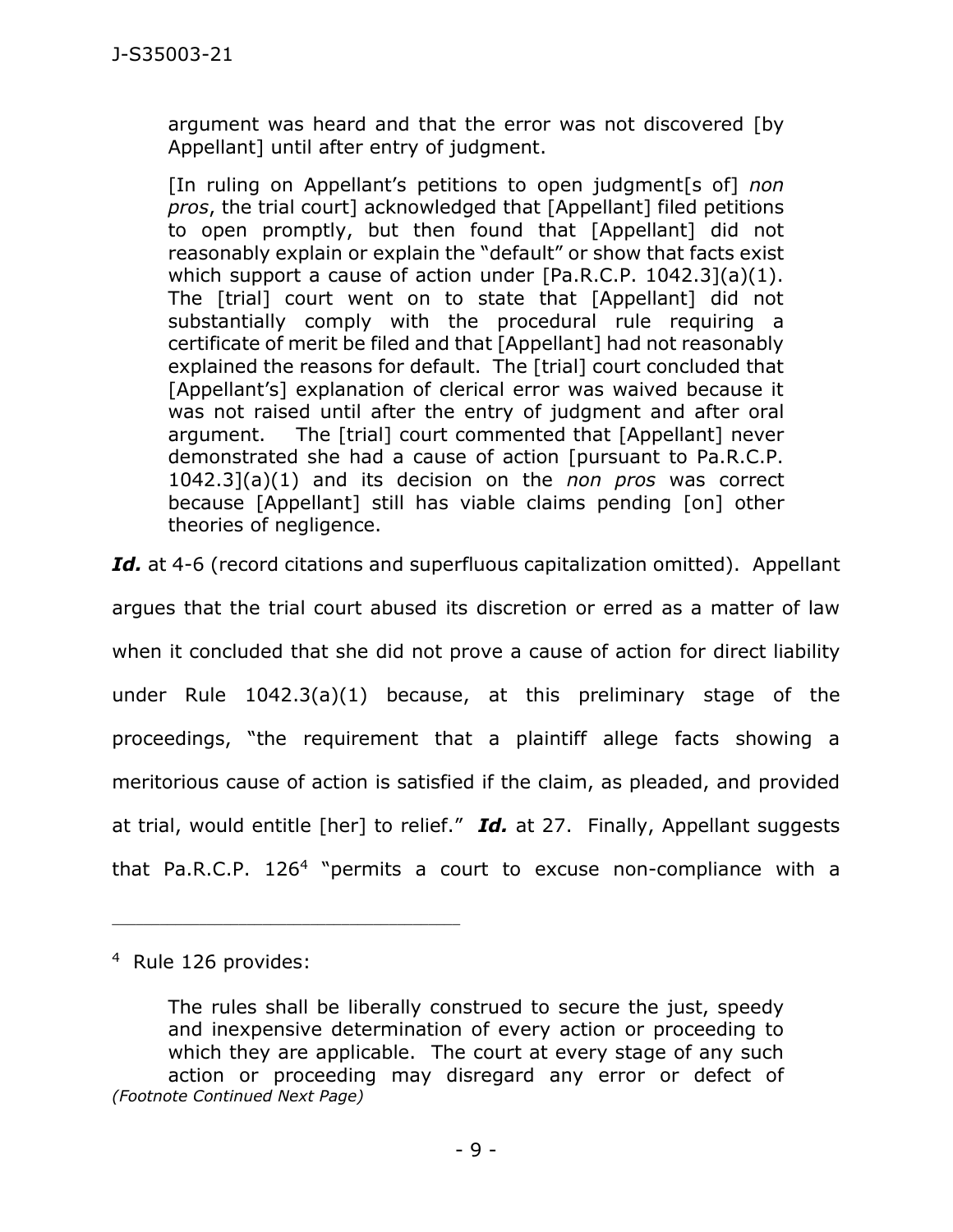[procedural] rule if the non-conforming party made significant efforts to substantially comply with the rule." *Id.* at 23.

Citing various Pennsylvania appellate court decisions, Appellant argues that "cases about the [c]ertificate of [m]erit rule establish that judgments of *non pros* entered as a result of an attorney's oversight, as opposed to a deliberate disregard of the rules, should ordinarily be opened." *Id.* at 10. Appellant further maintains that the Rules of Civil Procedure provide equitable exceptions to "give a trial court discretion to excuse a party's unintentional failure to comply with any procedural rule, including the [c]ertificate of [m]erit rule, [Appellant maintains that equitable considerations support her contention that counsel's] oversight was excusable and thus, the judgment of *non pros* should have been opened." *Id.* at 18. Appellant also asserts that she substantially complied with Rule 1042.3. *Id.* at 20. Appellant claims she "should be granted leave to correct the clerical error by filing an amended certificate of merit *nunc pro tunc*." *Id.* at 26. Finally, Appellant contends the trial court abused its discretion by concluding Appellant did not prove a cause of action under Pa.R.C.P. 1042.3(a)(1). *Id.* at 27-34. "[Appellant] submits that the facts pled against [Appellees], if proven at trial, would entitle her to relief." *Id.* at 33. Appellant asserts that "the allegations of her [c]omplaint together with counsel's certification that she secured a written statement from

procedure which does not affect the substantial rights of the parties.

Pa.R.C.P. 126.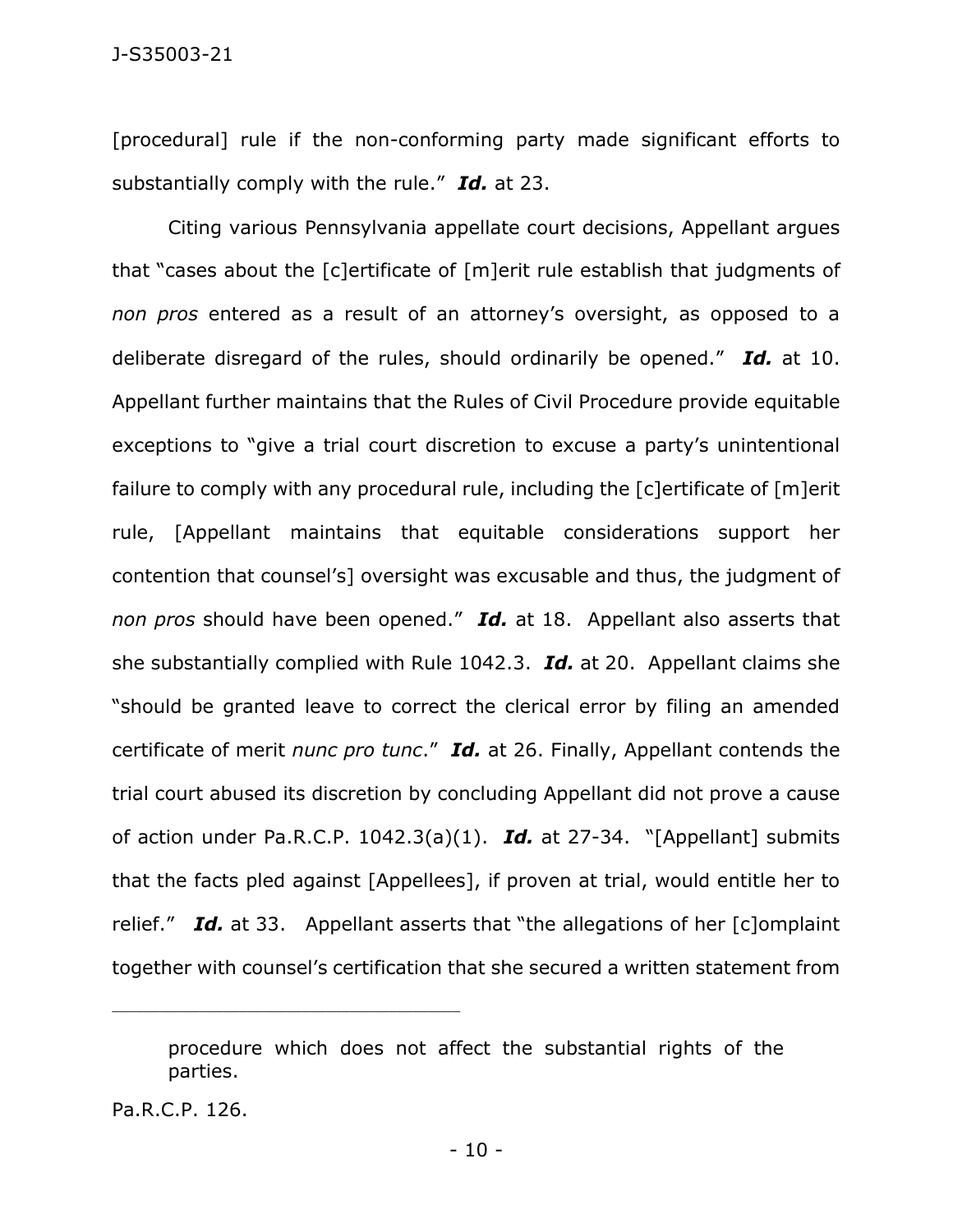an appropriately licensed professional are sufficient to satisfy her burden of establishing a meritorious cause of action[.]" *Id.*

"The standard governing our review of a trial court decision to deny a petition to open a judgment of *non pros* is one of abuse of discretion." *Florig v. Estate of O'Hara*, 912 A.2d 318, 323 (Pa. Super. 2006) (citations omitted). "A trial court will be found to have abused its discretion if, in reaching its conclusion, the law is overridden or misapplied, or the judgment exercised is manifestly unreasonable or the result of partiality, prejudice, bias or ill will." *Id.* at 323–324 (citation omitted).

"Relief from a judgment of *non pros* shall be sought by petition. All grounds for relief, whether to strike off the judgment or to open it, must be asserted in a single petition." Pa.R.C.P. 3051(a). To open a judgment of *non pros*, the petition shall allege facts showing that:

(1) the petition is timely filed,

(2) **there is a reasonable explanation or legitimate excuse for the conduct that gave rise to the entry of judgment of**  *non pros*, and

(3) there is a meritorious cause of action.

Pa.R.C.P. 3051(b)(1-3) (emphasis added).

In interpreting Rule 3051, this Court has stated that:

in order for the judgment of *non pros* to be opened, three elements must coalesce: 1) the petition to open must be promptly filed; 2) the default or delay must be reasonably explained or excused; and 3) facts must be shown to exist which support a cause of action. *Jung v. St. Paul's Parish*, 560 A.2d 1356, 1358 (Pa. 1989); Pa.R.C.P. 3051.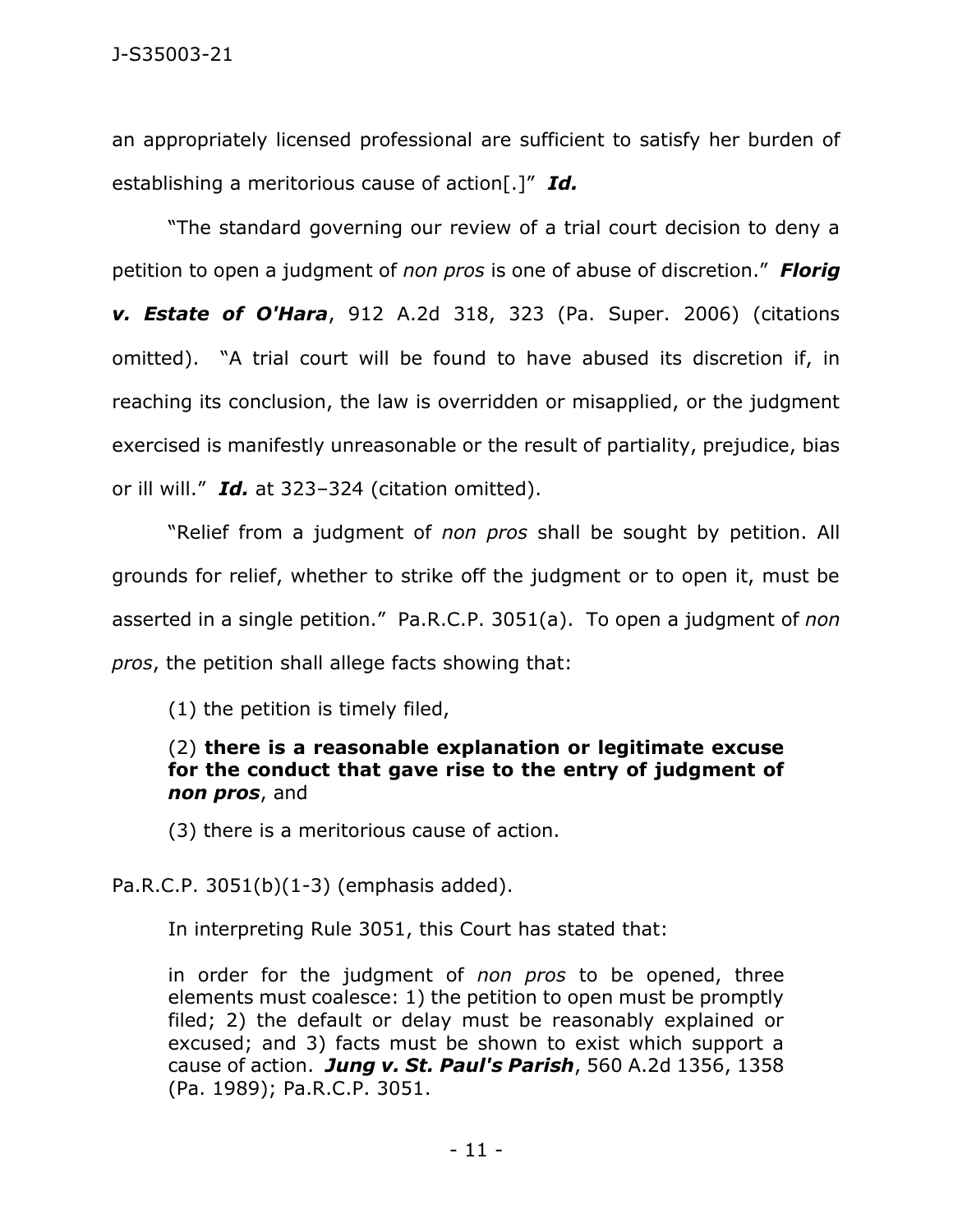*Madrid v. Alpine Mountain Corp.*, 24 A.3d 380, 381 (Pa. Super. 2011).

Here, the trial court concluded that Appellant filed her petitions to open promptly but did not reasonably explain or excuse the default or delay in corrective action that gave rise to the entry of judgment. Trial Court Opinion, 8/2/2021, at 4. The trial court determined:

[Appellant] was put on notice of the defects on the certificates of merit from all four health-care providers. Their petitions [requesting the entry of judgment *non pros*] provided all the necessary information to correct the deficient certificates of merit prior to filing any response to the petitions, prior to oral argument, and prior to the entry of the judgments. There is no excuse for why [Appellant] did not discover any defects earlier; instead, [Appellant] simply denied all four petitions that stated identical problems by alleging that the certificates of merit were correct. Thus, [Appellant] did not make any effort to determine whether the allegations in [the four] petitions [for entry of judgment *non pros*] were true. [Appellant] simply labeled [the] allegations as being "misguided."

Id. at 5 (some capitalization omitted).

The quoted language makes clear that the trial court did not deny Appellant's petitions to open simply because the certificates on file contained oversights or were defective. Instead, the trial court made clear that despite ample notice regarding deficiencies in the certificates on file, counsel for Appellant simply labeled defense allegations as "misguided" and steadfastly refused to take corrective action such as reviewing the materials on file, ascertaining the nature of the identified omissions, and/or requesting leave to amend the certificates of merit.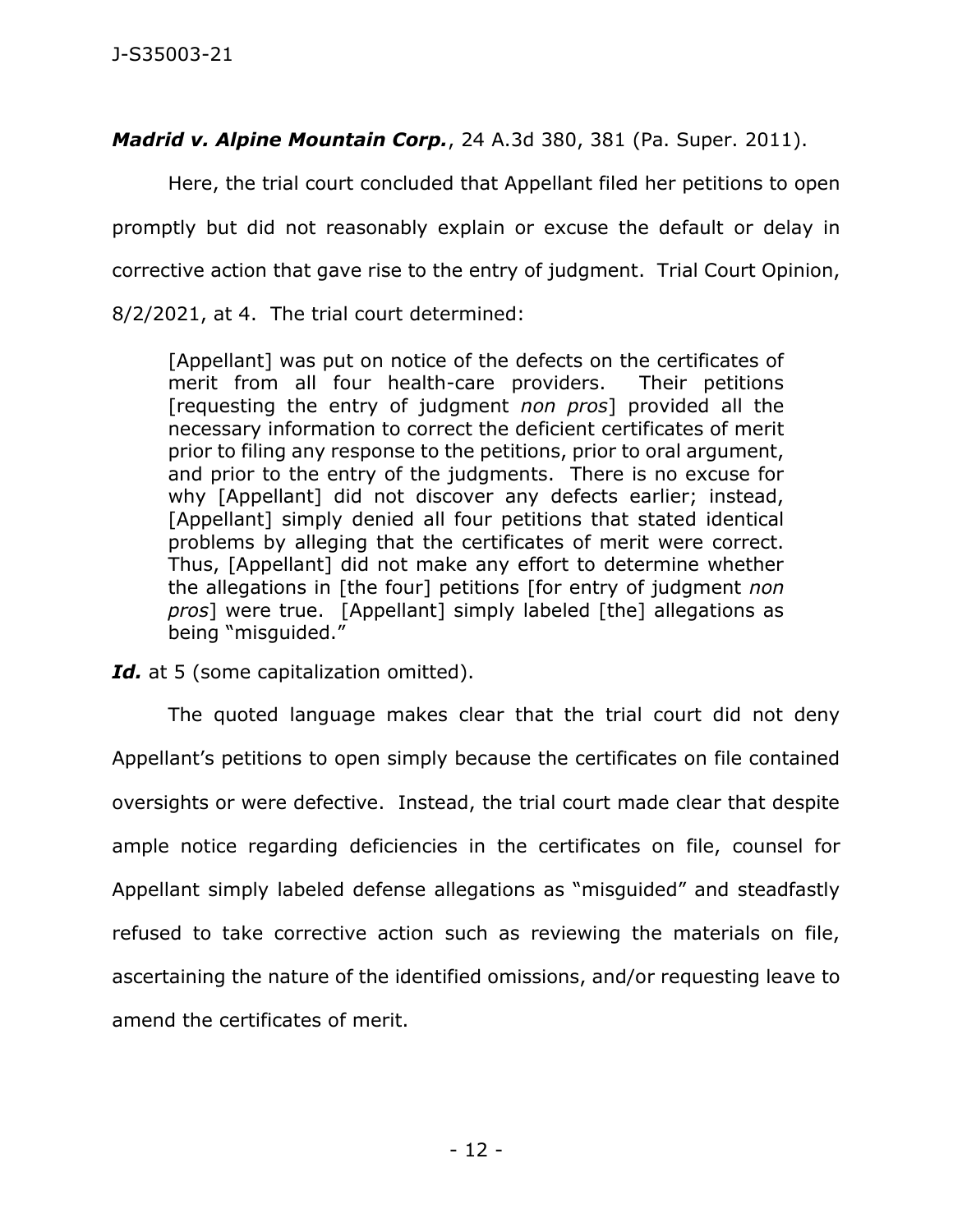Additionally, the trial court found Appellant's excuse for noncompliance with Rule 1042.3, that there was a scrivener's error when electronically filing, "ridiculous" because "the [c]ertificates of [m]erit did not magically transform somewhere along the digital pathway from [counsel for Appellant's] computer to the Berks County Prothonotary's computer system." *Id.* Essentially, the trial court found incredible Appellant's excuse that local counsel would retype forwarded certificates of merit for electronic filing.

We agree with the trial court's assessment that Appellant failed to reasonably explain or give a legitimate excuse for the conduct that gave rise to the entry of judgment of *non pros*. Here, on November 8, 2019, Appellant filed the certificates of merit at issue. Thereafter, between November 27, 2019 and December 16, 2019, Appellees filed petitions for entry of judgments *non pros*, alleging Appellant filed defective certificates of merit to support her medical professional direct liability claims because the certificates of merit omitted the confirmatory language of Rule 1042.3(a)(1). St. Joseph Health Network, for example, filed its petition for entry of judgment *non pros* on November 27, 2019. In that petition, St. Joseph Health Network averred that "[a]lthough [Appellant's] certificates of merit support the[] vicarious liability claims alleged within [] the complaint, [Appellant's] certificates [did] not support [Appellant's] claims of independent, corporate liability alleged directly [] within [] the complaint." St. Joseph Health Network Petition for Judgment *Non Pros*, 11/27/2019, at 5, ¶8. St. Joseph's petition set forth the exact language used in Appellant's certificate of merit, explained that the certificate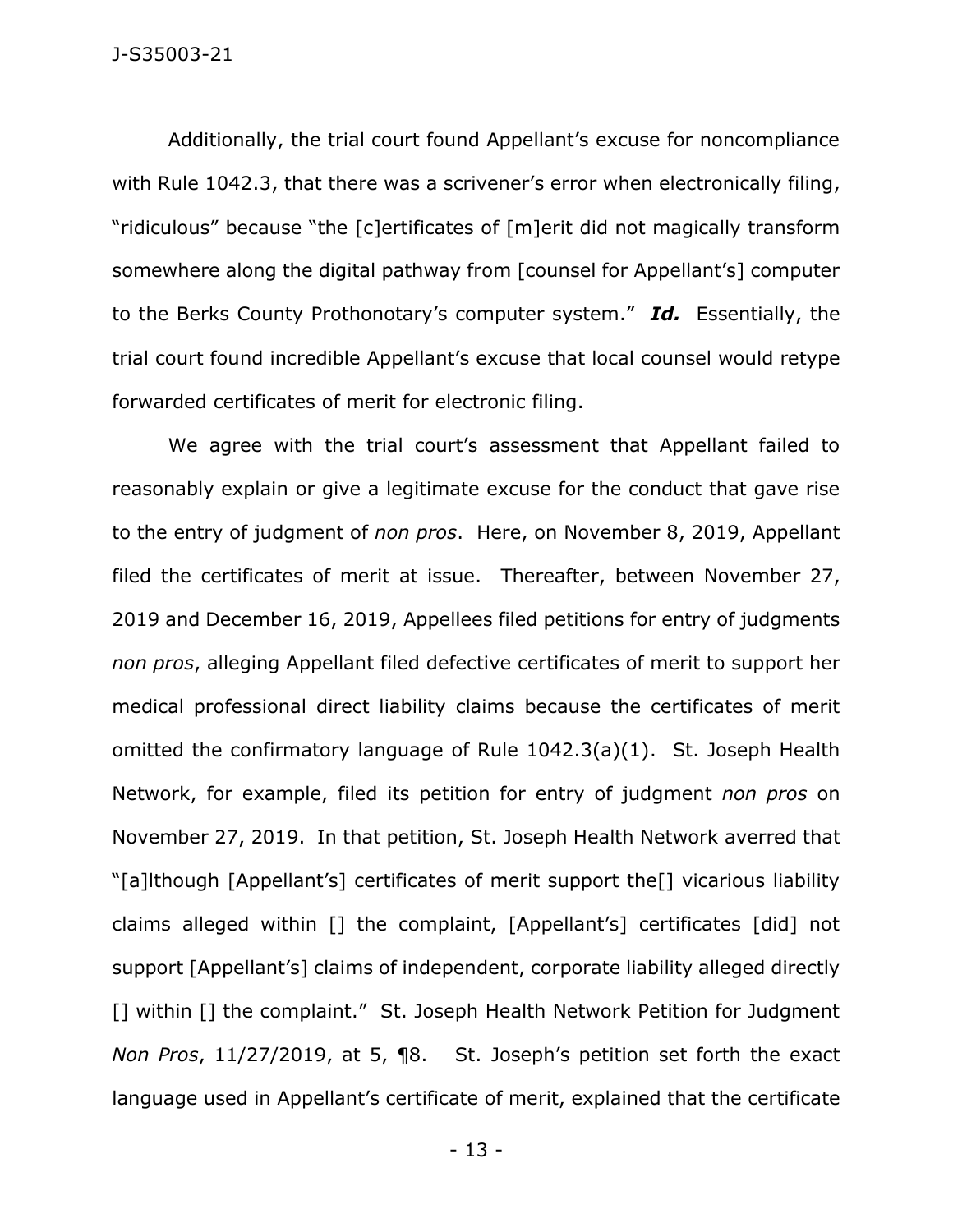was defective because it merely repeated the language of Rule 1042.3(a)(2) without reference to Rule 1042.3(a)(1), and noted that Appellant did not file a separate certificate of merit. A copy of the allegedly defective certificate of merit was attached as an exhibit. *Id.* at 4-5, ¶7; *see also id.* at Exhibit B. The trial court held argument on the various petitions for entry of *non pros* judgments on January 28, 2020. There is no dispute that Appellant still did not acknowledge the defects at argument, and, instead, rested on the certificates of merit as filed. While Appellant initially may have harbored skepticism about Appellees' allegations, ordinary professional caution and curiosity would dictate that, in the intervening 60 days between Appellees' filings and oral argument before the trial court, Appellant should have reviewed the docketed filings to assess the validity of Appellees' claims. Two months passed after Appellant was first alerted to the alleged deficiencies and Appellant failed to take any action. As such, the trial court determined that counsel's persistent failure to even review the docketed filings, despite notice that they were deficient, transformed mere oversight into a deliberate failure to take necessary corrective actions that would allow the case to proceed to trial. The trial court entered *non pros* judgments in favor of Appellees on January 30, 2020. It was not until February 27, 2020 that Appellant filed her petitions to open, three months after Appellees alleged error with the certificates of merit.

Moreover, while we agree with Appellant that appellate courts have excused clerical errors and procedural missteps regarding certificates of merit,

- 14 -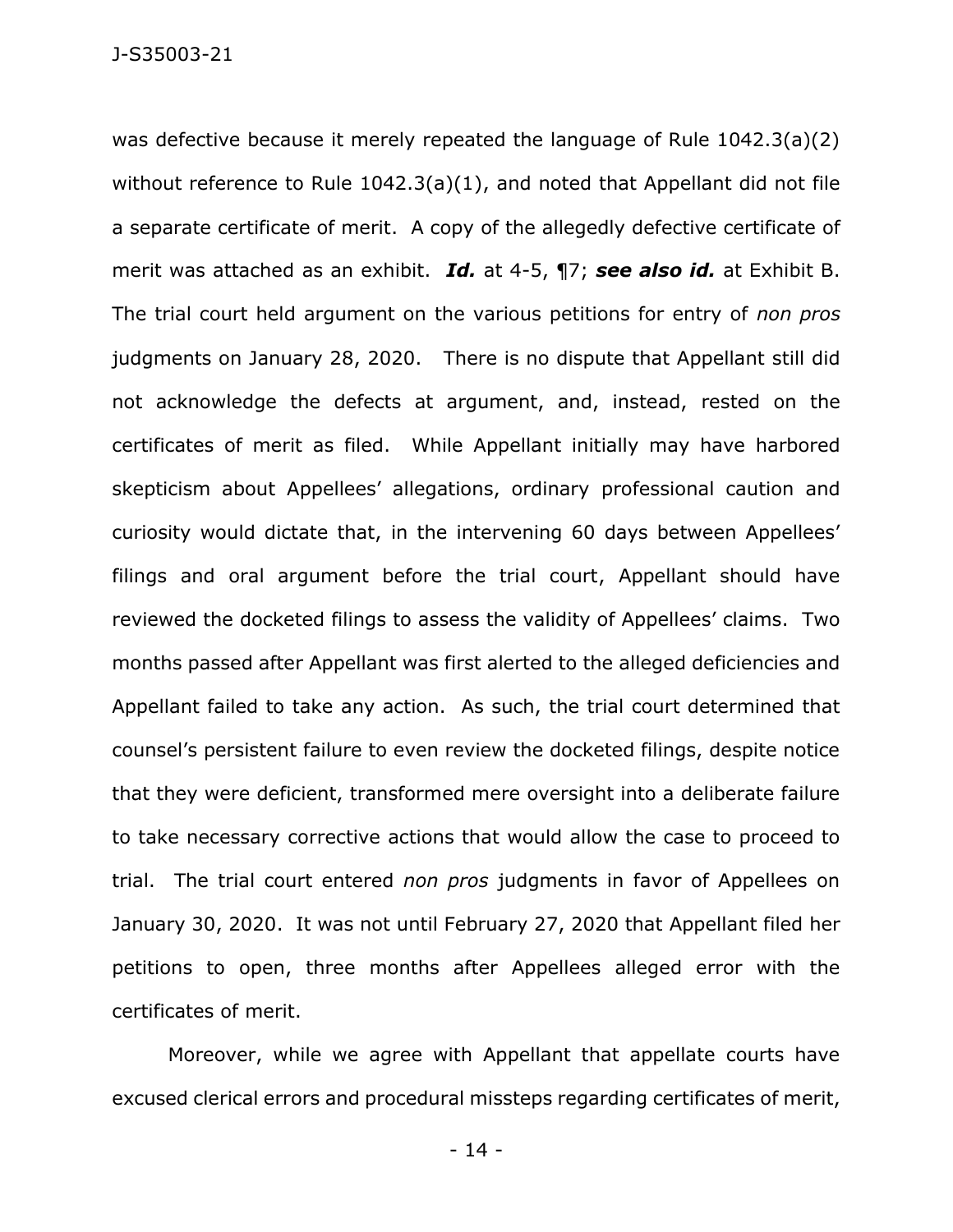upon review of the cases cited by Appellant, those decisions can be distinguished from the facts at hand. *See Almes v. Burket*, 881 A.2d 861 (Pa. Super. 2005) (counsel realized he missed the deadline for filing a certificate of merit **after** judgment of *non pros* was entered due to a family illness resulting in death and the Christmas holiday); *Womer v. Hilliker*, 908 A.2d 269 (Pa. 2006) (finding counsel served an expert report in discovery before the time limit in Pa.R.C.P. 1042 expired; the information provided included all of the information that Pa.R.C.P. No. 1042.3 required; failure to file the required certificate of merit was due to counsel's oversight or mistake; **counsel was not notified of the intent to secure the judgment of** *non pros;* and, counsel promptly took steps to open the judgment after learning of its entry); *Sabo v. Worrall*, 959 A.2d 347, 352 (Pa. Super. 2008) (noting "the already prepared [certificate of merit] would have been submitted timely but for the paralegal's failure to file the [certificate of merit] with the prothonotary, which [Sabo's] **counsel believed had been accomplished until he received notice of the entry of a judgment of** *non pros*."); **Estate of Aranda v. Amrick, ¶ 3, 987 A.2d 727 (Pa. 2009)** (petition to open properly ordered wherein the estate inadvertently filed 14 of 15 required certificates of merit, the defendant doctor who was the subject of the unfiled certificate praeciped for entry of judgment of *non pros*, and judgment was entered against the estate the same day without the benefit of a response). In those decisions, missing and/or defective certificates of merit were discovered only **after** the entry of judgment *non pros* and counsel had no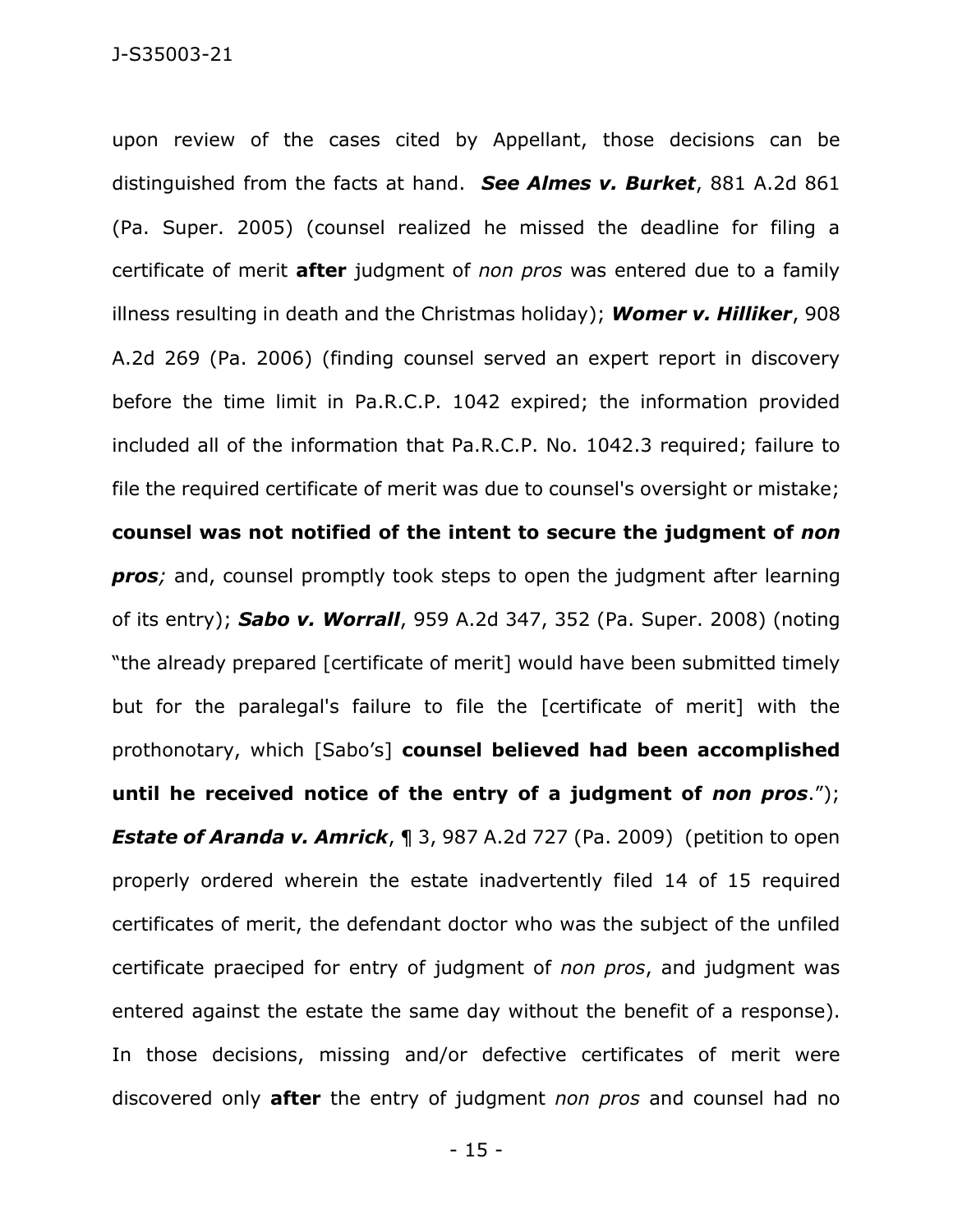opportunity to take corrective action before the entry of judgment. In contrast, Appellant learned of the errors in her certificates of merit well **before** the entry of judgment of *non pros*, over two months before oral argument and the trial court entered judgments. Appellant did nothing to correct the error, causing the litigation to halt and prompting entry of judgments of *non pros*. Pursuant to the rule governing petitions to open, Appellant needed to allege facts showing there was "a reasonable explanation or legitimate excuse **for the conduct** that gave rise to the entry of judgment of *non pros*."Pa.R.C.P. 1035(b)(2) (emphasis added).

In this case, even if an alleged scrivener's error was initially a legitimate excuse for the defects, Appellant did not reasonably explain her conduct in obstinately insisting that the certificates of merit were correct long after receiving notice of obvious deficiencies. Appellees highlighted the deficiencies in their four petitions for judgments *non pros* filed between November 27, 2019 and December 16, 2019. The trial court held oral argument on the issue on January 28, 2020, but Appellant still claimed there was no error. Accordingly, we reject Appellant's suggestion that it was not until after the entry of *non pros* that the error was brought to Appellant's attention. Rather, despite prior notice of the certificate of merit defects, it was only after the trial court entered judgments of *non pros* that Appellant finally acknowledged the mistakes in her petition to open filed on February 27, 2020, three months after the errors were first brought to Appellant's attention. The trial court found such actions unreasonable under Rule 3051. On appeal, Appellant has

- 16 -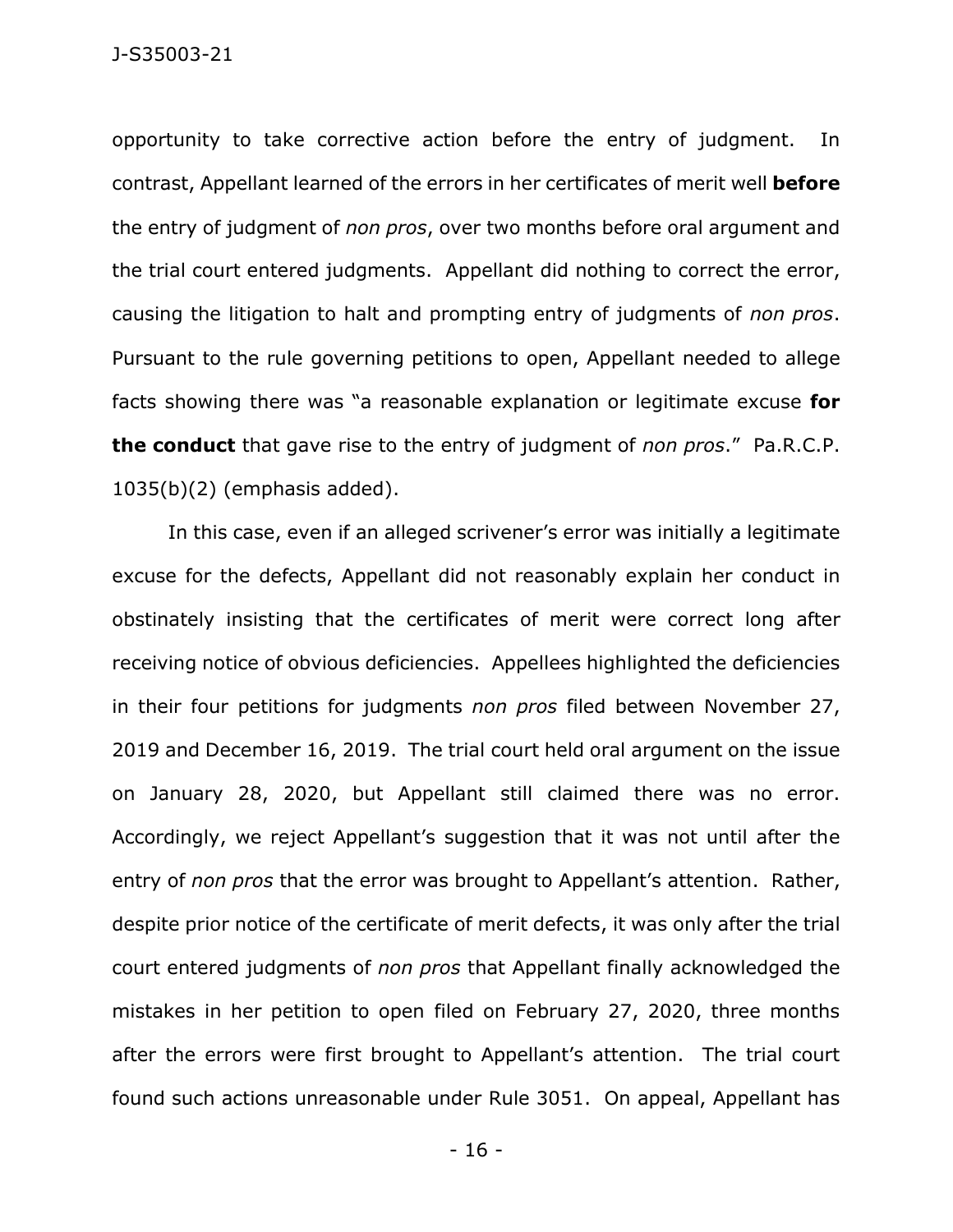still not offered an explanation as to why she did nothing to correct the certificates of merit until after the entry of judgments of *non pros*. Based upon our standard of review, we discern no error of law or abuse of discretion and affirm the trial court's decision in this regard.<sup>5</sup>

Finally, we briefly address Appellant's contention that she is entitled to relief under the equitable considerations of Pa.R.Civ.P. 126 for substantial compliance with Rule 1042.3. Initially, we note that our Supreme Court has stated that "Pa.R.C.P. No. 1042.3 itself sets forth no exceptions, equitable or otherwise, to its terms." *Womer v. Hilliker*, 908 A.2d 269, 276 (Pa. 2006).

Our Supreme Court found:

\_\_\_\_\_\_\_\_\_\_\_\_\_\_\_\_\_\_\_\_\_\_\_\_\_\_\_\_\_\_\_\_\_\_\_\_\_\_\_\_\_\_\_\_

It is self-evident that our Rules of Civil Procedure are essential to the orderly administration and efficient functioning of the courts. Accordingly, [our Supreme Court] expects that litigants will adhere to procedural rules as they are written, and [the Court] take[s] a dim view of litigants who flout them. *See Wood v. Garrett*, 46 A.2d 321, 323 (Pa. 1946). [Our Supreme Court has] always understood that procedural rules are not ends in themselves, and that the rigid application of our rules does not

<sup>&</sup>lt;sup>5</sup> Since Appellant failed to offer a reasonable excuse for the default, we need not address whether there was a meritorious cause of action. *See U.S. Bank Nat'l Ass'n for Pennsylvania Hous. Fin. Agency v. Watters*, 163 A.3d 1019, 1028 (Pa. Super. 2017) ("If a petition to open a default judgment fails to fulfill any one prong of [the] test [to open judgment], then the petition must be denied."). Moreover, "[t]he order of a trial court may be affirmed on appeal if it is correct on any legal ground or theory, regardless of the reason or theory adopted by the trial court." *Alco Parking Corp. v. Pub. Parking Auth. of Pittsburgh*, 706 A.2d 343, 349 (Pa. Super. 1998) (citation omitted). "Where a trial court has reached the correct result, its order will be sustained if it can be sustained for any reason." *Id.* However, we do note that if proper certificates of merit had been filed, Appellant would have established a meritorious cause of action under the third prong of the test regarding a petition to open.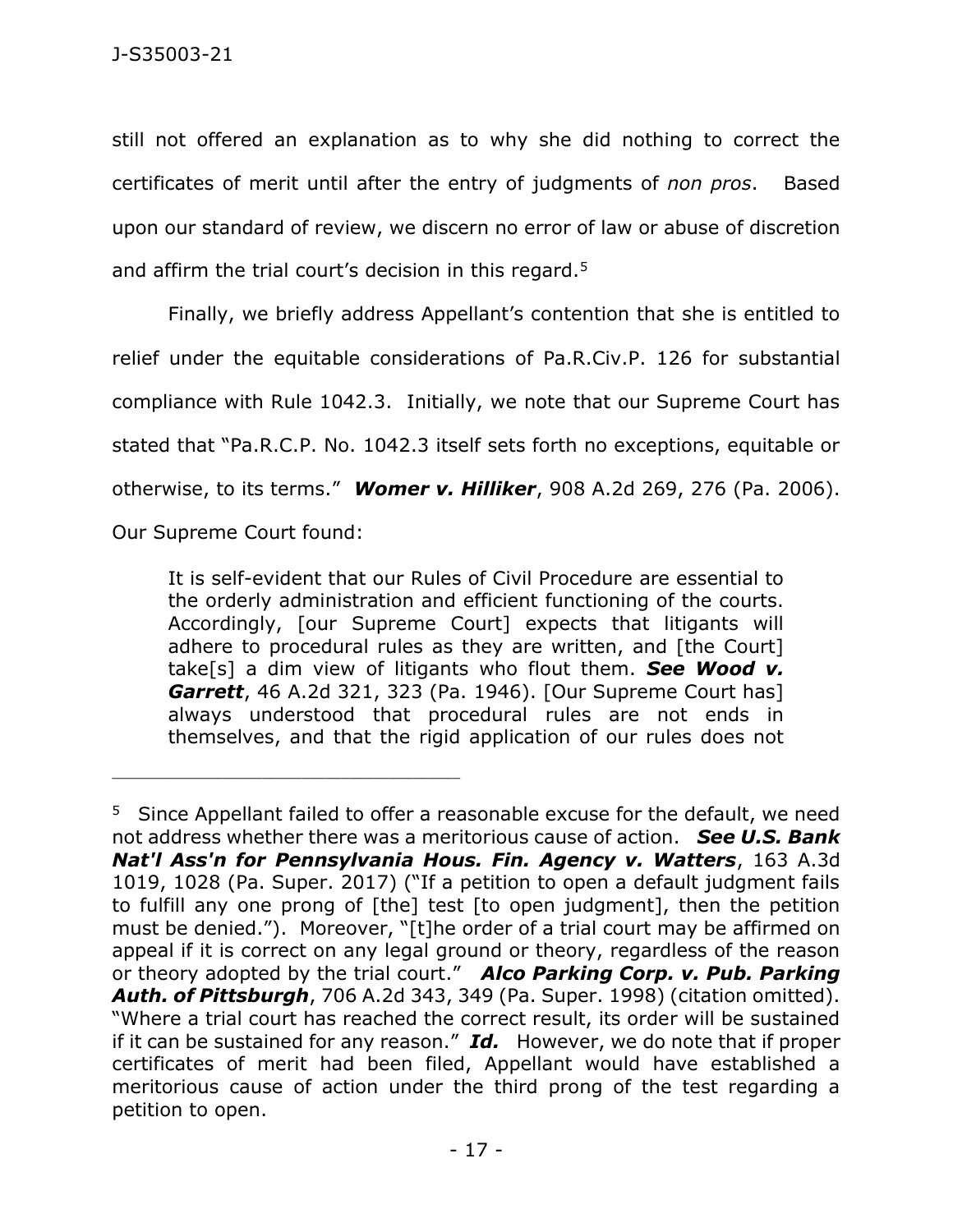always serve the interests of fairness and justice. *Pomerantz v. Goldstein*, 387 A.2d 1280, 1281 (Pa. 1978). It is for this reason that [our Supreme Court] adopted Rule 126, which provides in pertinent part that "[t]he court at every stage of any such action or proceeding may disregard any error or defect of procedure which does not affect the substantial rights of the parties." Pa.R.C.P. 126. With this language, [our Supreme Court] incorporated equitable considerations in the form of a doctrine of substantial compliance into Rule 126, giving the trial courts the latitude to overlook any "*procedural* defect" that does not prejudice a party's rights. *Sahutsky v. H.H. Knoebel Sons*, 782 A.2d 996, 1001 (Pa. 2001) (*quoting Kurtas v. Kurtas*, 555 A.2d 804, 806 (Pa. 1989) (emphasis in original)); *Pomerantz*, 387 A.2d at 1281. Thus, while [courts] look for full compliance with the terms of [the procedural] rules, [there is] a limited exception under Rule 126 to those who commit a misstep when attempting to do what any particular rule requires. Moreover, [] Rule 126 [is] a rule of universal application, such that the trial court may disregard any such procedural defect or error at every stage of any action or proceeding to which the civil procedural rules apply. *See id.* Therefore, as a general proposition, Rule 126 is available in professional liability actions and may be applied to Pa.R.C.P. 1042.3, as long as its requirements, as [] articulated [], are met.

*Womer*, 908 A.2d at 276. The *Womer* Court rejected the argument that "the

doctrine of substantial compliance in Rule 126 not only excuses a party who

commits a procedural misstep in attempting to do that which a rule instructs,

but also excuses a party who does nothing that a rule requires, but whose

actions are consistent with the objectives he believes the rule serves." *Id.* at

278. Instead, our Supreme Court determined:

The equitable doctrine [] incorporated into Rule 126 is one of *substantial* compliance, not one of *no* compliance. [Our Supreme Court] reiterate[d] what our case law has taught: Rule 126 is available to a party who makes a substantial attempt to conform, and not to a party who disregards the terms of a rule in their entirety and determines for himself the steps he can take to satisfy the procedure [] adopted to enhance the functioning of the trial courts.